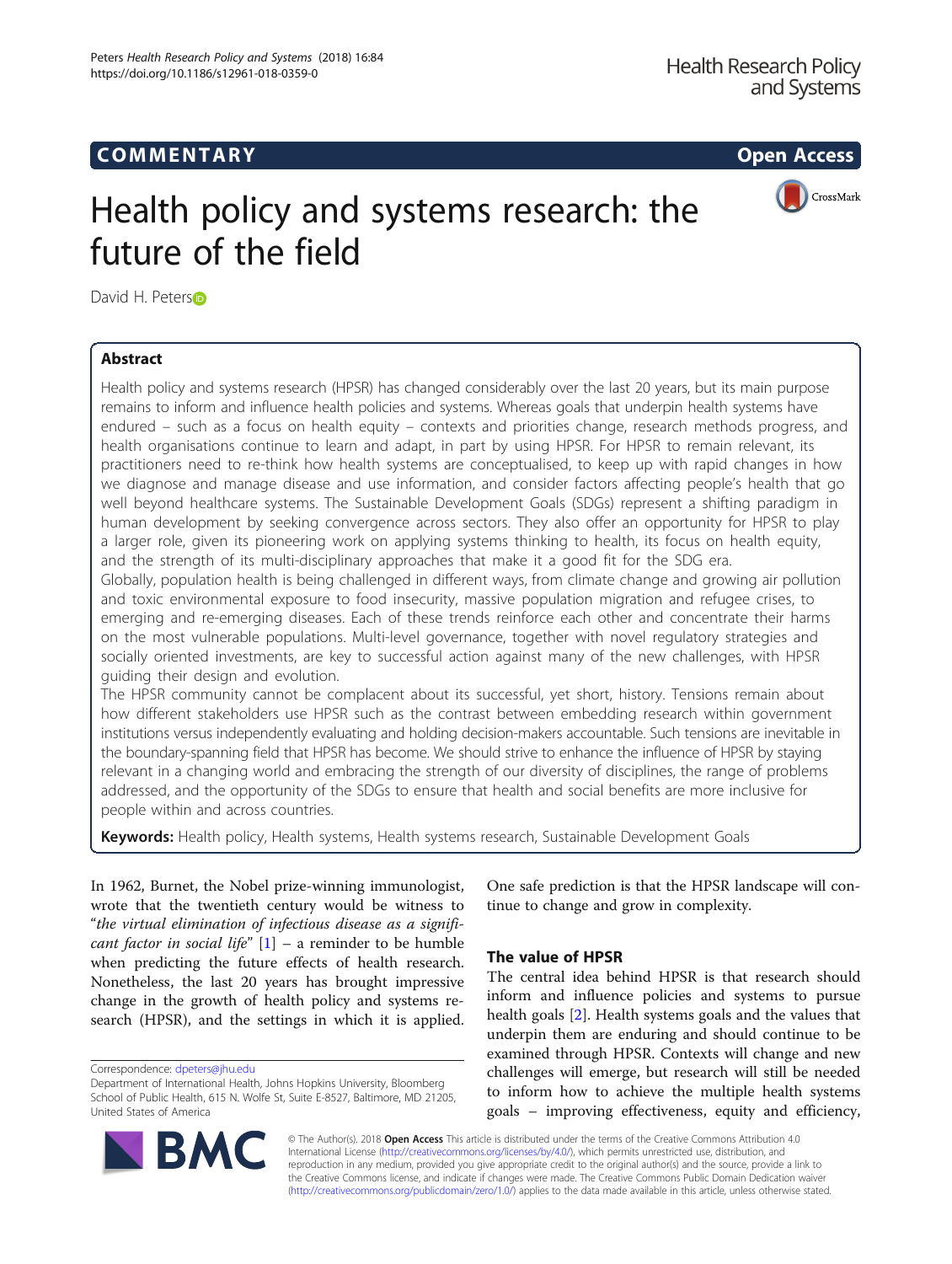expanding health services coverage, and enhancing people's financial protection, while minimising costs and improving accountability and trust. HPSR provides the tools for Ministries of Health and other health organisations to become learning organisations, serving to lead and adapt to changes in the health sector.

The changing context will also challenge how we think about health systems; HPSR should have a central role in understanding change and how to intervene. The social, political and environmental conditions for healthy living are rapidly shifting, as are expectations about the role of the state, civil society and business. Information communications and other technologies are transforming the diagnosis and management of disease, as well as the collection, analysis and sharing of individual and population health data. Additionally, there are growing population pressures due to environmental degradation, urbanisation and aging along with new threats due to emerging diseases and the failure of poorly organised market systems for health services, technologies and financial products. Each condition is both a driver of change and an effect of another; they are interdependent issues in an increasingly interconnected world.

The Sustainable Development Goals (SDGs) represent a shifting paradigm in human development, moving from the building up of individual core sectors within countries to seeking convergence across co-influencing and co-dependent sectors. In a world where wealth inequality is escalating, the SDGs mark a shift from efforts to provide overall benefits to a nation to focusing on inclusive growth and tackling inequities as the core of development efforts. HPSR is well placed to take on these issues of the future since it has a traditional focus on understanding and addressing different types of disadvantage and inequity, taking advantage of various disciplines and approaches to address inequities, including social epidemiology, economics, participatory action research and ethics [[3](#page-2-0)]. Further, HPSR has pioneered the application of systems thinking in health, providing a wide set of theories, frameworks and tools to examine and test how different elements of systems – actors, functions and their relationships – fit together to make an overall whole  $[4]$  $[4]$ .

Efforts to strengthen health systems have been both facilitated and constrained by the dominance of the Health Systems Building Blocks model [\[5](#page-2-0)]. The model focuses on inputs and selected functions of a healthcare system, but was designed as a communication tool to indicate options for government investment, and not as an analytic or explanatory model of a complete health system. The building blocks model has especially neglected people (indeed the entire demand side of a health system) and institutions, the importance of dynamic

linkages between stakeholders and functions in a health system, and connections between health systems and other related systems (e.g. education, economic development, ecology, etc.). To apply research to questions concerned with the linkages across sectors – as envisioned by the SDGs – it will be more important to consider the roles of people (as individuals, families, communities and larger populations) and the dynamic connections between policies and systems that affect people both inside the traditional health sector and through related sectors.

There are many new issues and evolving roles for different stakeholders in a health system, as well as novel ways in which we can study and influence health systems. Globally, population health is being challenged in different ways. Ambient air pollution in cities and indoor air pollution in rural homes have become important risk factors for chronic diseases. Food insecurity is again a critical public concern, as climate change is projected to decrease crop yields, particularly in South America, Africa, South Asia and Australia, while contributing to increased food price volatility [\[6](#page-2-0)]. Poor nutrition, exposure to environmental toxins and a resurgence of vectorborne diseases, such as malaria and dengue, are all consequences of environmental degradation. The poor are especially vulnerable, as they are most exposed to the direct and indirect shocks of environmental degradation, are more vulnerable because they lose relatively more wealth, and are less resilient because they do not have the financial and social safety nets required to manage them and recover [\[7](#page-2-0)].

The growing phenomenon of antimicrobial resistance is another major threat to global health that needs to be tackled in both the health and agricultural sectors at local, national and global levels. The failure to develop new antimicrobials or ensure equitable access to existing antibiotics, while counterfeit and substandard drugs flourish, represent major market failures [[8,](#page-3-0) [9\]](#page-3-0). New regulatory strategies, socially oriented investment and a realignment of incentives are needed at all levels. Multi-level governance is the key for successful action in containment strategies, supported by HPSR to assess how well they work and guide their evolution.

Population migration is another major social, political and health systems challenge. One billion individuals are now on the move globally, one-quarter of whom are crossing national borders. The estimated refugee population reached an unprecedented 19.6 million individuals worldwide in 2015, half of whom are children [\[10\]](#page-3-0). Health systems are at the forefront of the response to the ongoing crisis facing refugees and other migrants, both at first point of contact and later during resettlement. There is a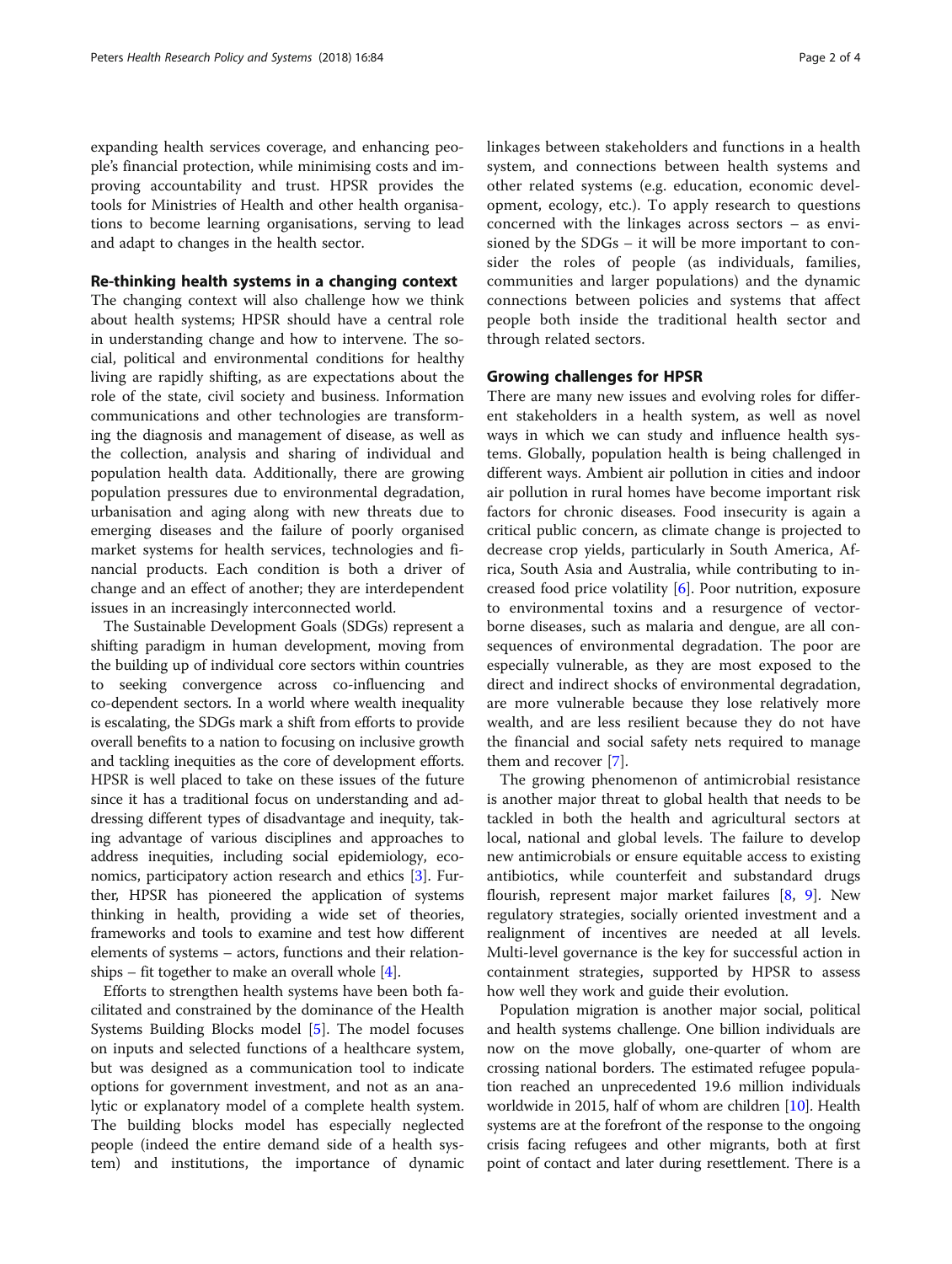<span id="page-2-0"></span>need to develop more effective approaches that respond to the health needs of displaced populations, yet the evidence base regarding which interventions are effective is quite weak.

HPSR has developed as a boundary-spanning field, not only crossing disciplinary lines, but also linking stakeholders with very different roles (e.g. policy-makers, health practitioners, researchers, civil society leaders, the media). As such, HPSR should continue to influence policy both within and across countries. HPSR has served in each of six types of research utilisation as described by Weiss [[11](#page-3-0)], though in recent years it has tended to be used most directly in a problem-solving model (to facilitate decisions by policy-makers and managers) or to otherwise contribute to complex policy-making through an interactive model of health research. However, there is also a growing tension between new approaches that promote embedded and implementer-led research, which pursues problem-solving from 'within' [\[12](#page-3-0), [13](#page-3-0)] and research that takes an external perspective, seeking to independently evaluate policy effects, identify neglected problems or hold decisionmakers accountable [[14,](#page-3-0) [15](#page-3-0)]. HPSR should be used to serve each of these perspectives, and not become captive to a single approach.

Encouraging diversity and equity has become part of the shared values of many practitioners and users of HPSR, crossing contexts and types of research utilisation. For example, the Alliance for Health Policy and Systems Research, along with many partners working in global health, have expressed a very clear set of values – "to address problems of inequity, poverty and disadvantage" [\[16](#page-3-0)] and to support partnerships and collaboration on an inclusive and participatory basis.

However, this set of values has come into conflict with recent policy and electoral decisions made around the world over the last few years. There has been a rise in electoral trends that seem to undermine the values of global citizenship and even the role of evidence in decision-making. Recent political events around the world, including in the Americas, Europe, Africa, and Asia, suggest that massive numbers of people are dissatisfied with incumbent policy-makers and their policies, and are voting for the politics of division. In contrast, HPSR can be a vehicle to learn from and promote the diversity of cultures, building of local capabilities and forging of international cooperation. The promise of research and its application to policy and public health practice can help people to overcome the divisions of nationalism, race, class, wealth and other obstacles to social justice and health equity.

### **Conclusions**

This is a time when the technical skills, knowledge contributions and historical values of HPSR are needed more than ever. We need a HPSR agenda to better understand and meet peoples' expectations, and to sharpen our science of communication, both issues within the remit of HPSR. However, the HPSR community cannot be complacent about its successful but short-lived history. We should strive to enhance the influence of HPSR by staying relevant in a changing world, embracing the strength of our diversity of disciplines, the range of problems addressed, and the opportunity of the SDGs to ensure that health and social benefits are more inclusive for people within and across countries. If we are to have policies and interventions that promote justice and good health whilst being grounded in evidence, then we must ensure that our thinking and practice of HPSR help us rise to these challenges.

#### Abbreviations

HPSR: health policy and systems research; SDGs: Sustainable Development Goals

#### Author's contributions

DP was sole author. The author read and approved the final manuscript.

#### Ethics approval and consent to participate

Ethics approval was not required for this Commentary, as it does not involve human subjects research.

#### Consent for publication

Not applicable.

### Competing interests

The author declares that he has no competing interests.

#### Publisher's Note

Springer Nature remains neutral with regard to jurisdictional claims in published maps and institutional affiliations.

### Received: 24 January 2018 Accepted: 12 March 2018 Published online: 22 August 2018

#### References

- 1. Burnet FM. Natural History of Infectious Disease. Cambridge: Cambridge University Press; 1962.
- 2. Alliance for Health Policy and Systems Research. World Report on Health Policy and Systems Research. Geneva: WHO; 2017.
- Gilson L, editor. Health Policy and Systems Research: A Methodology Reader. Geneva: Alliance for Health Policy and Systems Research, World Health Organization; 2012.
- 4. Peters DH. The application of systems thinking in health: why use systems thinking? Health Res Policy Syst. 2014;12:51.
- 5. World Health Organization. Everybody Business: Strengthening Health Systems to Improve Health Outcomes - WHO's Framework for Action. Geneva: WHO; 2007.
- 6. Havlik P, Valin H, Gusti M, Schmid E, Leclère D, Forsell N, Herrero M, Khabarov N, Mosnier A, Cantele M, Obersteiner M. Climate change impacts and mitigation in the developing world: an integrated assessment of the agriculture and forestry sectors. Policy Research Working Paper No. WPS 7477. 2015. [http://pure.iiasa.ac.at/11657.](http://pure.iiasa.ac.at/11657) Accessed 14 Aug 2018.
- 7. Hallegatte S, Bangalore M, Bonzanigo L, Fay M, Kane T, Narloch U, Rozenberg J, Treguer D, Vogt-Schilb A. Shock Waves: Managing the Impacts of Climate Change on Poverty. Climate Change and Development. Washington, DC: World Bank; 2016.